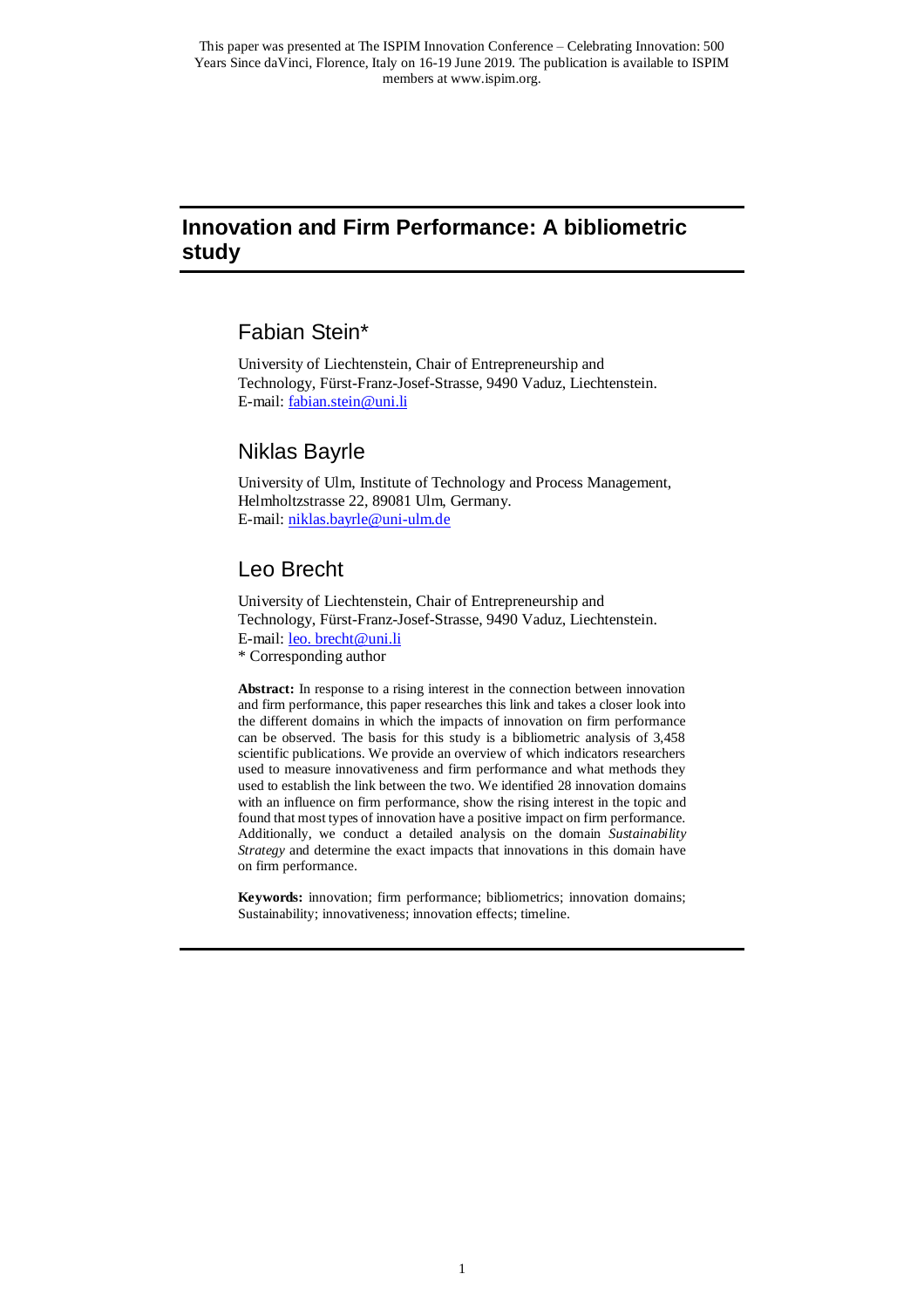## **1 Introduction and Motivation:**

One of the major influences on firm performance is the ability to develop and implement innovations (Kauffeldt et al. 2012; Hashi and Stojčić 2013). To determine the exact effects of this feature, several broad analyses have been conducted regarding specific domains in which innovation can be linked with firm performance, e.g. outsourcing (Awe et al. 2018), strategic planning (Miller and Cardinal 1994), data privacy (Martin et al. 2017) or green innovations (Bossle et al. 2016).

In reviewed publications which examine the relationship between innovativeness and firm performance, most authors base their research on their own empirical data rather than provide an overview of current research (Gunday et al. 2011; Clercq et al. 2011). Varis and Littunen (2010) study different types of innovation and examine their impact on firm performance, but also use their own empirical data and focus on small and medium enterprises.

An overview of current research on firm performance and innovation is provided by Rosenbusch et al. (2011), but they only concentrate on small and medium enterprises. Bibliometric analyses in this field also do not give an overview of different innovation domains, which we see as a field in which innovations with an influence on firm performance emerge. For example, Marzi et al. (2017) did a bibliometric analysis on process innovation in manufacturing, but did not research different domains and determine their importance.

Even though several analyses have been done regarding different domains of firm performance, such as the ones mentioned above, the research lacks an overview on the domains that influence the relationship between innovativeness and firm performance according to the authors' knowledge. Likewise, there is also no systematic review of the indicators used to determine these domains' positive or negative influence, methods to examine the relationship or samples used to conduct these studies.

Therefore, researchers are neither able to compare different domains in a structured way nor determine their importance, detect gaps in current research or find new methods to conduct their own studies. This complex und unstructured field also makes it difficult to detect trends or new ideas where innovation domains influence a firm`s performance.

### **2 Research question:**

In this paper, we systematically identify innovation domains with an influence on a firm's performance. Therefore, we examine the following questions:

- What innovation domains influence firm performance and what are their effects on firm performance?
- Which domains are the focus of research and which are especially important?
- Which indicators are used to measure the influence of innovation on firm performance?
- What methods are used to establish a connection between innovation and firm performance?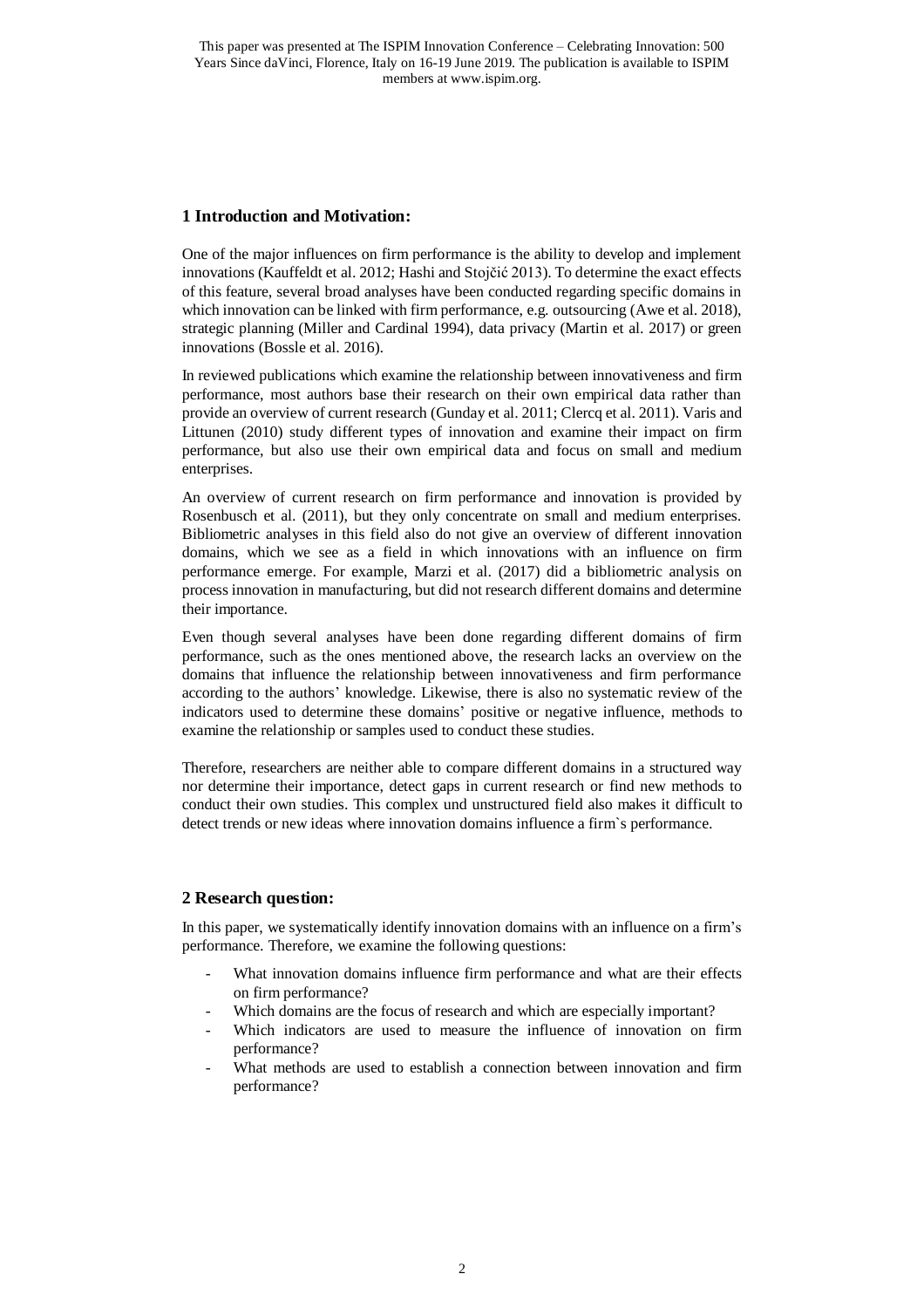### **3 Methodology:**

The paper is based on a bibliometric analysis, a method used to review and evaluate large amounts of literature (Bellis 2009). The method's ability to develop citation networks and provide structured insights in different research fields render it applicable to the analysis of literature on innovation management (Brötz et al. 2018). The first step is to determine a Web of Science search strategy, which is designed to answer this submission's scientific questions.

The next step is to calculate research fronts, which are determined by a hybrid similarity measure. Research fronts represent increasing interest in research that is indicated by a growing number of publications on a specific topic (Schiebel 2012). The hybrid similarity measure consists of a lexical measure and bibliographic coupling (Meyer-Brötz et al. 2017).

The clusters are analysed and named based on the corresponding papers. One of the used measures to name the clusters is the term frequency-inverse document frequency (TF-IDF) in the publication's titles and abstracts, which shows the most used terms in relation to the total number of words in a text. Relevant papers are identified through a search in the respective cluster for publications that establish a link between innovation and firm performance in the identified domain.

In our approach, we also include another step of extracting selected papers and performing an additional analysis on them by calculating their network and research fronts. We performed this second step with papers that directly investigate the impacts of innovation on firm performance, indicated by the term "firm performance" in the title, and papers from the domain *Sustainable Strategy*.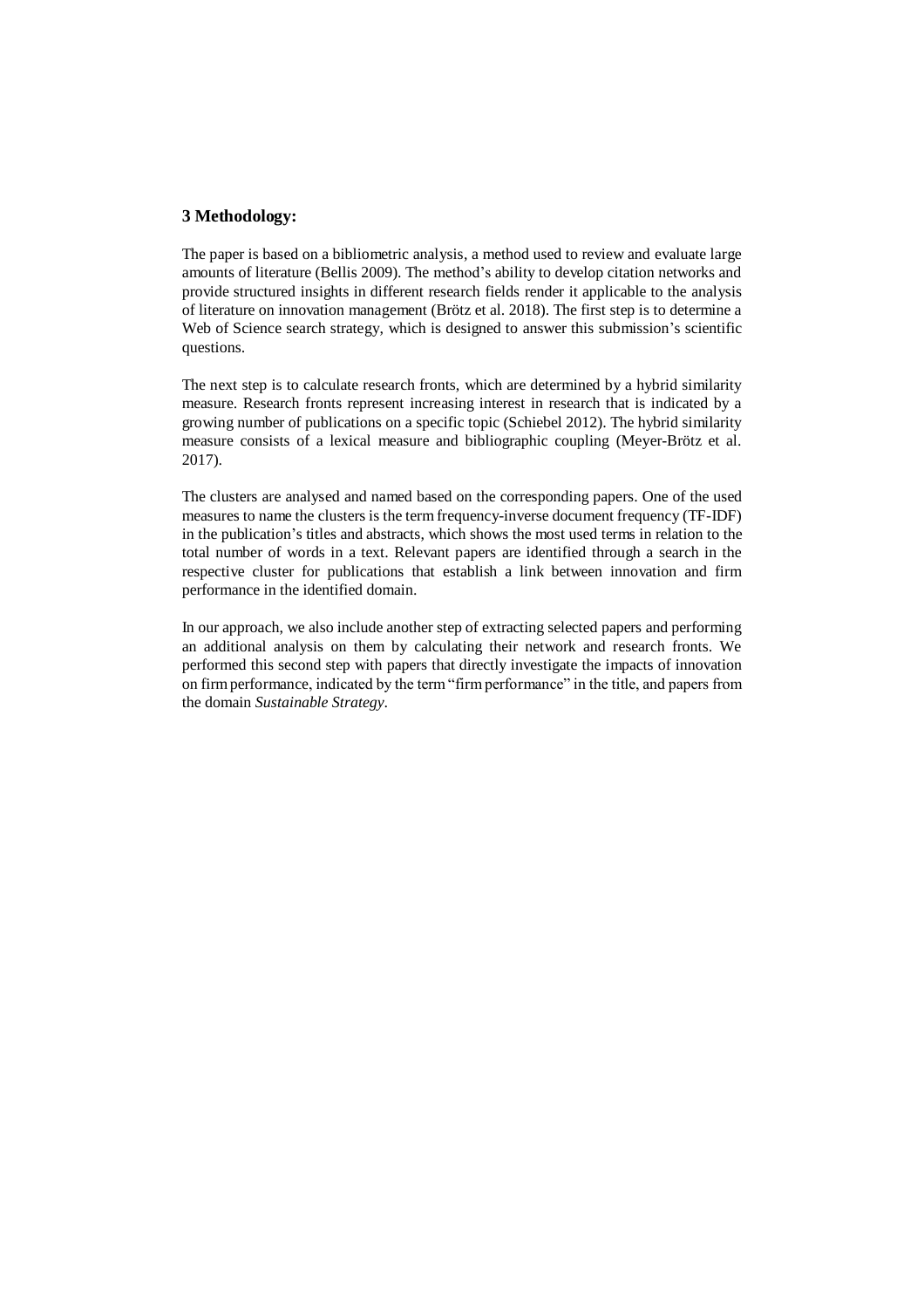This paper was presented at The ISPIM Innovation Conference – Celebrating Innovation: 500 Years Since daVinci, Florence, Italy on 16-19 June 2019. The publication is available to ISPIM members at www.ispim.org.

### **4 Findings:**

The search terms "innovation" AND "firm performance" resulted in 3,458 articles within a chosen time period of 2000-2019. Date of access was the 15th of January 2019. The search included all Web of Science categories. The search strategy was based on the research questions to create a comprehensive overview of innovation domains and firm performance.



**Figure 1:** Research Fronts "Complete Dataset". Software: Netculator

The calculation of research fronts resulted in 28 distinct research frontiers, each representing a different innovation domain. The domains are listed in descending order of numbers of publications in the respective research fronts; this reflects their importance in the scientific community.

In this context, the research front *business models* was the most important with 416 publications. The papers in this front mostly involve the connection between business models, innovativeness and firm performance. The second most important research front was *firm capabilities* and *innovation* with 301 publications; the most frequent terms in the abstract of the papers' abstracts involving (TOP-TFIDF) are *knowledge, capability, absorptive, external,* and *technology*. The third most important research front, *market strategy* and *innovation performance*, has TOP-TFIDF terms of *orientation, market,*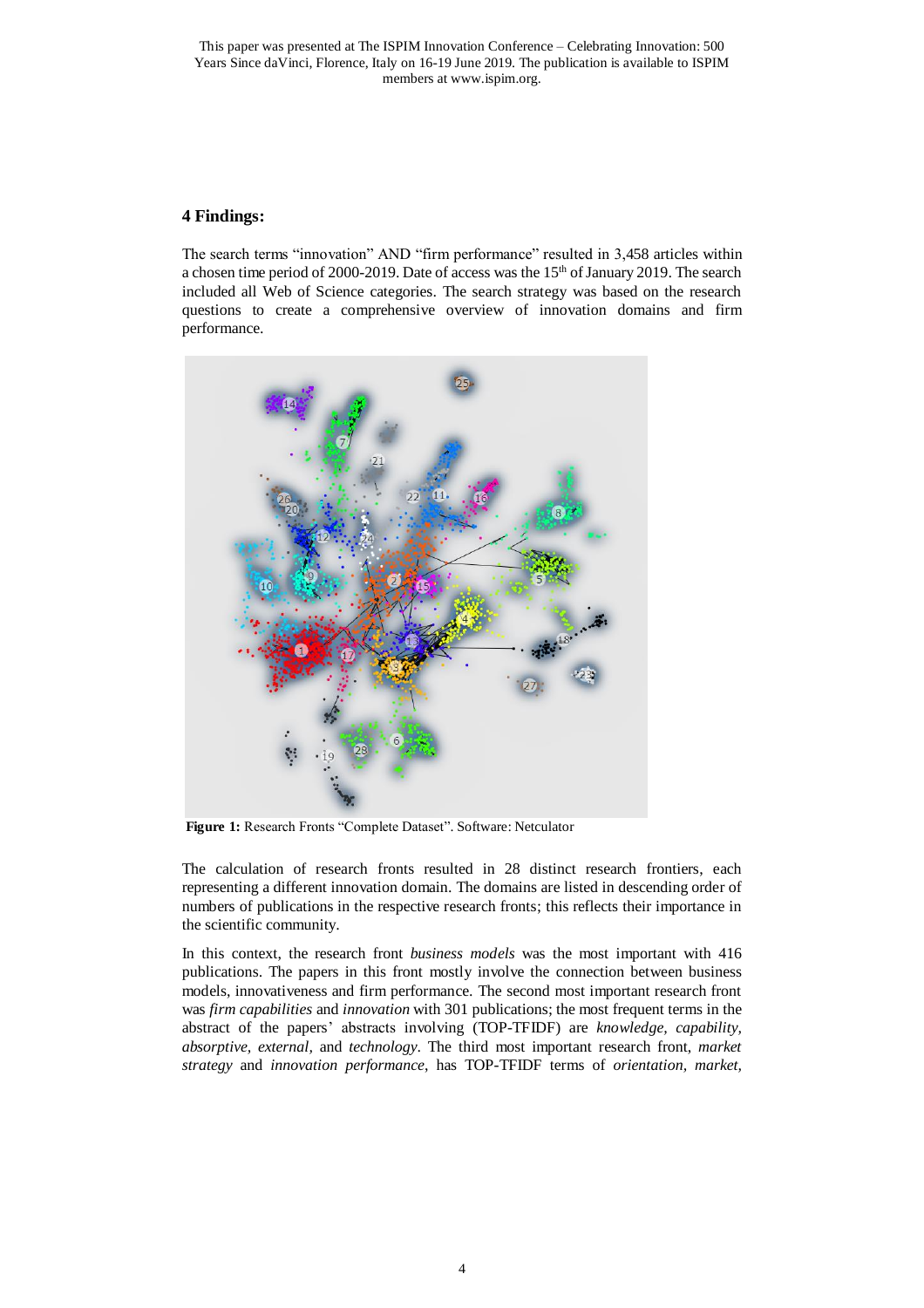*customer, brand,* and *npd*. [Table 1](#page-4-0) shows every domain and a relevant paper that examines the connection between the identified domain, innovation and firm performance.

| #              | <b>Cluster Name / Domains</b>         | Relevant Paper                                                                                                                                                                                   | Publ. |
|----------------|---------------------------------------|--------------------------------------------------------------------------------------------------------------------------------------------------------------------------------------------------|-------|
| 1              | <b>Business Models</b>                | How business model innovation affects firm<br>performance in the energy storage market (Hamelink<br>and Opdenakker 2019)                                                                         | 416   |
| $\overline{c}$ | <i>Absorptive Capacity</i>            | How collaborative innovation networks affect new<br>product performance: Product innovation capability,<br>process innovation capability, and absorptive capacity<br>(Najafi-Tavani et al. 2018) | 301   |
| 3              | Market Orientation                    | How market orientation contributes to innovation and<br>market performance: the roles of business analytics<br>and flexible IT infrastructure (Ashrafi and Zare<br>Ravasan 2018)                 | 199   |
| $\overline{4}$ | Entrepreneurship                      | Market, entrepreneurial, and technology orientations:<br>impact on innovation and firm performance (Kocak et<br>al. 2017)                                                                        | 198   |
| 5              | R&D Alliances                         | Improving firm performance through inter-<br>organizational collaborative innovations: The key<br>mediating role of the employee's job-related attitudes<br>(Hernandez-Espallardo et al. 2018)   | 195   |
| 6              | Service                               | Linking service innovation to firm performance: The<br>roles of ambidextrous innovation and market<br>orientation capability (Tsai and Wang 2017)                                                | 176   |
| 7              | Sustainability Strategy               | Eco-innovation measurement: A review of firm<br>performance indicators (García-Granero et al. 2018)                                                                                              | 176   |
| 8              | <b>Human Resources</b>                | Organizational climate for innovation and<br>organizational performance: The mediating effect of<br>innovative work behaviour (Shanker et al. 2017)                                              | 158   |
| 9              | <b>Supply Chains</b>                  | Market orientation, innovation commercialization<br>capability and firm performance relationships: the<br>moderating role of supply chain influence (Lim et al.<br>2017)                         | 152   |
| 10             | Diversity and<br>Internationalization | The relationship between business diversification and<br>productivity: considering the impact of process<br>innovation at different corporate life cycles (Chang<br>and Lee 2016)                | 148   |
| 11             | <b>Enterprise Networks</b>            | Do foreign subsidiaries innovate and perform better in<br>a cluster? A spatial analysis of Japanese subsidiaries<br>in the US (Poon et al. 2013)                                                 | 141   |
| 12             | Intellectual Capital                  | Building small firm performance through intellectual<br>capital development: Exploring innovation as the<br>"black box"(McDowell et al. 2018)                                                    | 123   |

<span id="page-4-0"></span>**Table 1** Research Fronts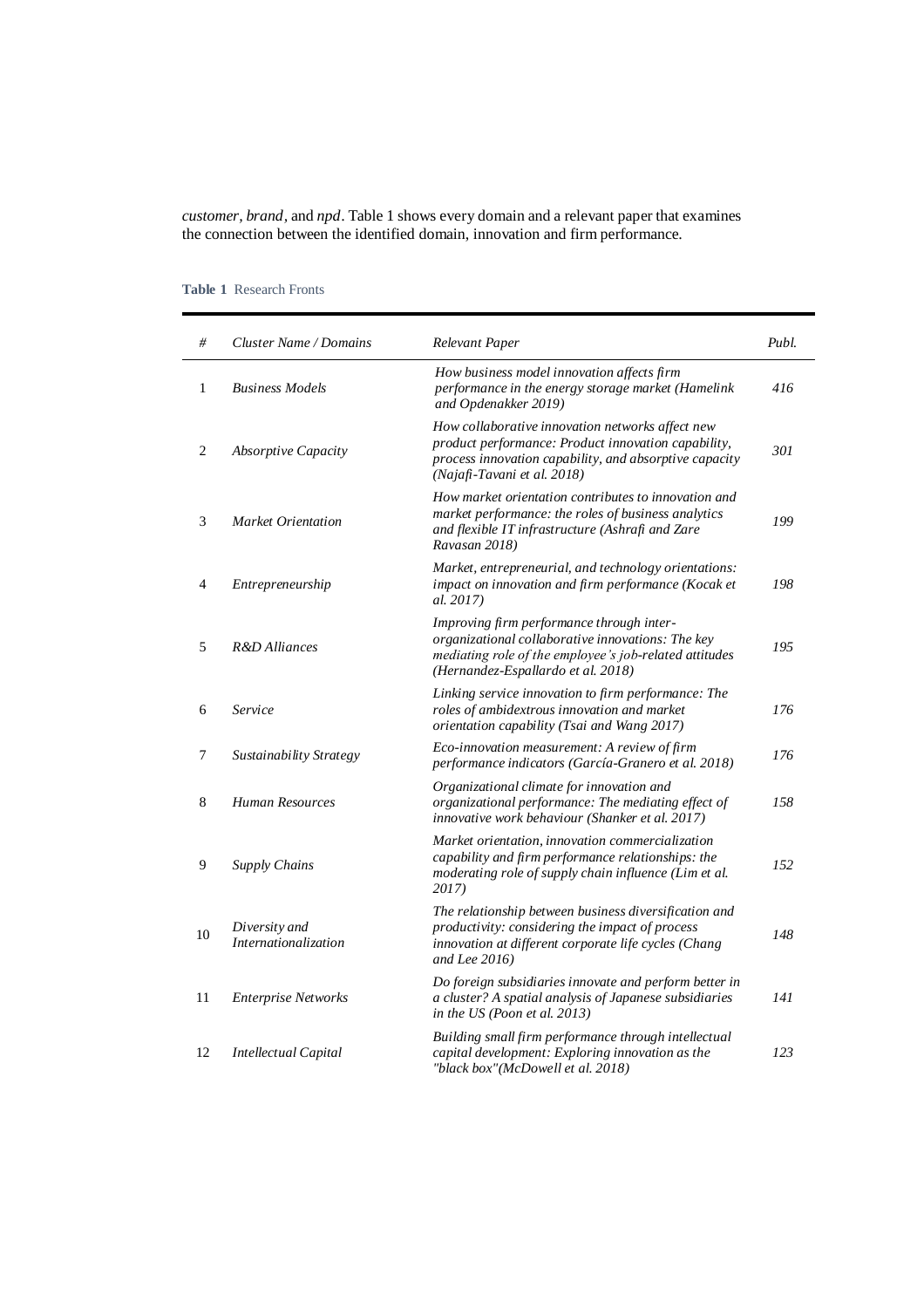| 13 | Organizational Learning         | Technological distinctive competencies and<br>organizational learning: Effects on organizational<br>innovation to improve firm performance (Bolívar-<br>Ramos et al. 2012)        | 108 |
|----|---------------------------------|-----------------------------------------------------------------------------------------------------------------------------------------------------------------------------------|-----|
| 14 | Governance Structures           | Female board representation, corporate innovation<br>and firm performance (Chen et al. 2018)                                                                                      | 94  |
| 15 | Ambidexterity                   | A joint analysis of determinants and performance<br>consequences of ambidexterity (Pertusa-Ortega and<br>Molina-Azorín 2018)                                                      | 82  |
| 16 | Open Innovation                 | How an Open Innovation Strategy for<br>Commercialization Affects the Firm Performance of<br>Korean Healthcare IT SMEs (Kim and Kim 2018)                                          | 73  |
| 17 | Dynamic Capabilities            | Dynamic Capabilities, Innovation and Organizational<br>Learning: Interrelations and Impact on Firm<br>Performance (Giniuniene and Jurksiene 2015)                                 | 73  |
| 18 | Team Diversity                  | Employing an Innovation Strategy in Racially Diverse<br>Workforces: Effects On Firm Performance (Richard et<br>al. 2003)                                                          | 71  |
| 19 | <b>Information Technology</b>   | The Impact of Dynamic Information Technology<br>Capability and Strategic Agility on Business Model<br>Innovation and Firm Performance on ICT Firms<br>(Djaja and Arief 2015)      | 71  |
| 20 | Patents                         | Patents, real options and firm performance (Bloom<br>and van Reenen 2002)                                                                                                         | 64  |
| 21 | Governmental and Political      | The Impact of Government Subsidies on Private R&D<br>and Firm Performance: Does Ownership Matter in<br>China's Manufacturing Industry?(Jin et al. 2018)                           | 60  |
| 22 | Corporate Social Responsibility | The bright and dark side of CSR in export markets: Its<br>impact on innovation and performance (Costa et al.<br>2015)                                                             | 55  |
| 23 | <b>Family Firms</b>             | Innovativeness and family-firm performance: The<br>moderating effect of family commitment (Hatak et al.<br>2016)                                                                  | 45  |
| 24 | Organizational Culture          | Organizational culture, innovation, and performance:<br>A test of Schein's model (Hogan and Coote 2014)                                                                           | 43  |
| 25 | Organizational Slack            | Slack resources, exploratory and exploitative<br>innovation and the performance of small technology-<br>based firms at incubators (Soetanto and Jack 2018)                        | 42  |
| 26 | Corporate Flexibility           | An Empirical Research on the Influence of Strategic<br>Flexibility and Information Synergy on Nuclear Power<br>Affiliated Enterprise's Innovation Performance (Li et<br>al. 2014) | 33  |
| 27 | Leadership                      | The Influence of Innovation and Transformational<br>Leadership on Organizational Performance (Samad<br>2012)                                                                      | 31  |
| 28 | Quality Management              | Measuring the impact of soft and hard quality<br>practices on service innovation and organisational<br>performance (Khan and Naeem 2016)                                          | 25  |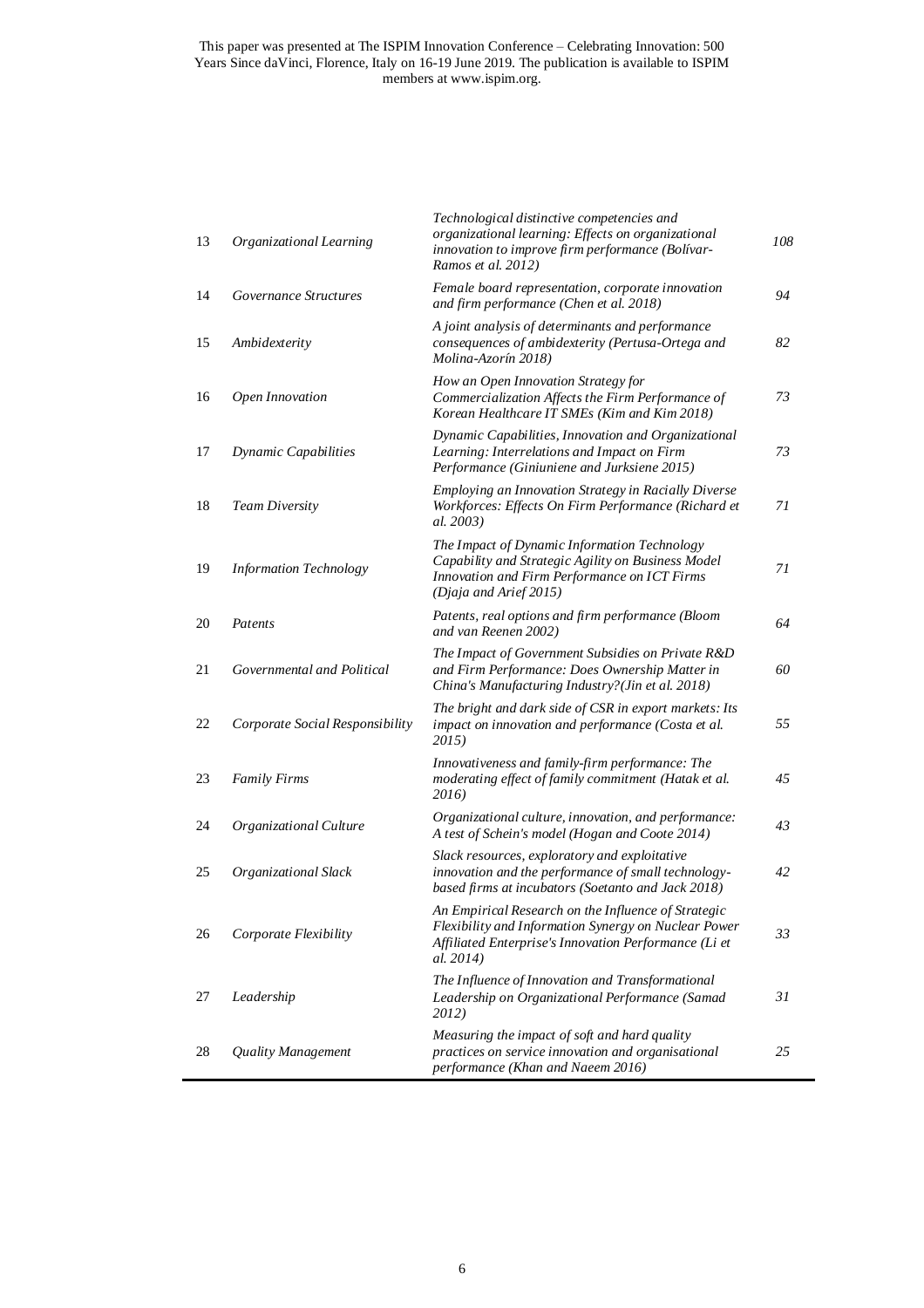Further, we searched the extracted database for titles of papers using the term "firm performance" to refine the number of papers that only concentrate on the impact of different innovation domains on firm performance. This search resulted in 529 papers which can be divided into 16 research fronts. See [Figure 2.](#page-6-0) This step was necessary because our original search, which used the terms "innovation" and "firm performance", contained papers that had these two search terms either in title, abstract, author keywords or Web of Science keywords (Web of Science Core Collection Help 2019). Therefore, the papers may not have focused on firm performance, but only mentioned it. By concentrating on papers that have "firm performance" only in their titles, we received only papers that focused on it.



<span id="page-6-0"></span>**Figure 2:** Research Fronts "Firm Performance". Software: Netculator

The analysis of the most cited relevant papers in these clusters and the clusters fro[m Table](#page-4-0) [1](#page-4-0) reveal that most researchers found a positive impact of innovation and similar activities on firm performance. However, there were also exceptions to this. For example, Artz et al. (2010) found a negative connection between the number of patents and firm performance in terms of Return on Assets and firm growth. Further, Atalay et al. (2013) found no significant or positive influence of organizational and marketing innovation on firm performance, even though they were able to prove a positive impact of technological innovation on firm performance. Similar results were found by Koellinger (2008), who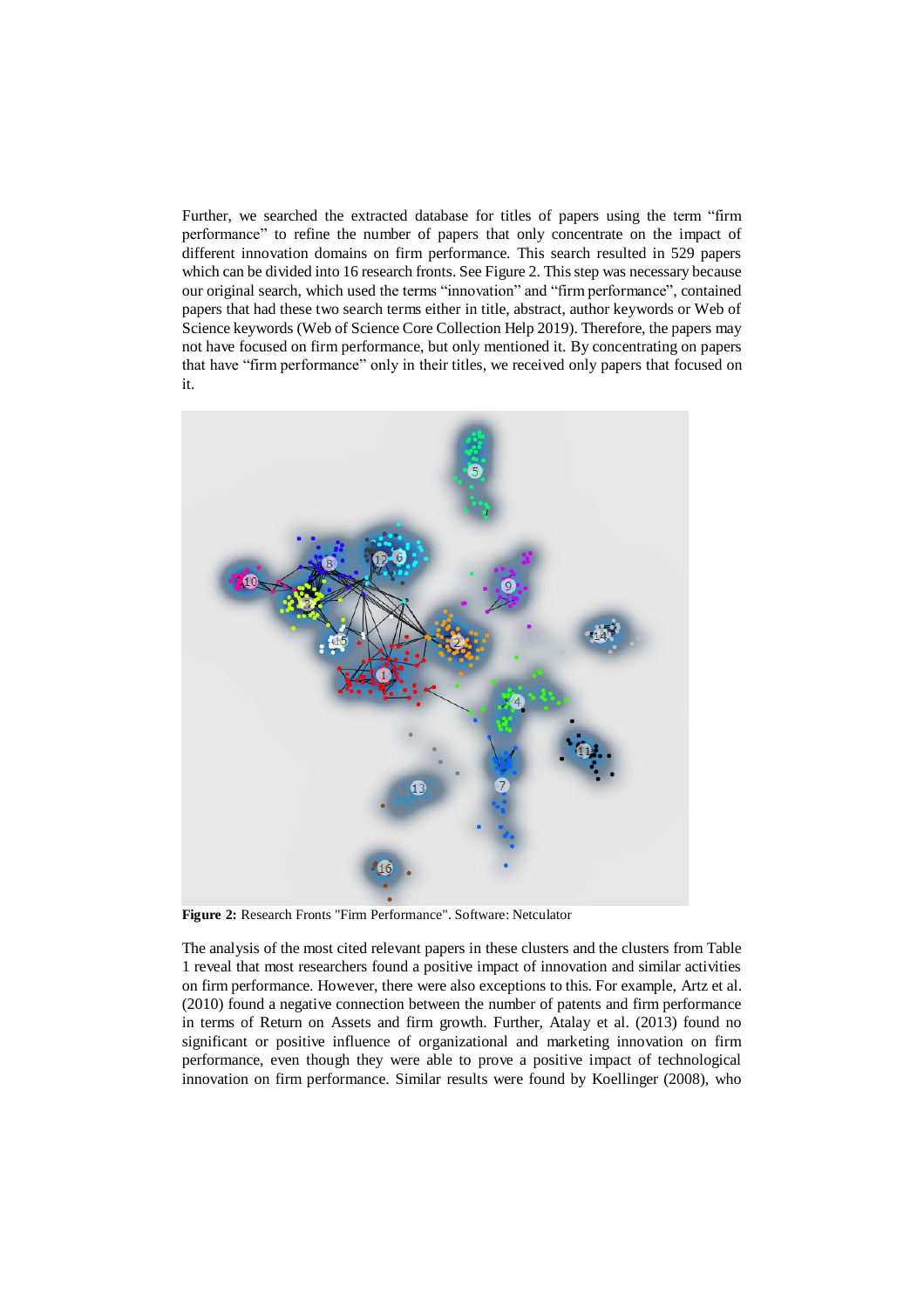stated that product/service innovations are the only innovations positively associated with firm performance. According to the mentioned sources, innovations of processes do not have a positive relationship with firm performance. Protogerou et al. (2012) showed that dynamic capabilities, the ability of a firm to handle changing environments (Barreto 2010), does not have a direct and significant influence on firm performance, but rather impinges on operational capabilities which in turn positively effect firm performance. In the field of *Sustainable Strategy*, two noteworthy observations were made: Lee and Min (2015) found that while green research and development is positively associated with financial performance, it has a negative relationship with carbon emissions, meaning it contributes to reductions; Doran and Ryan (2016) found that one form of eco innovations, the improved recycling of products after use, reduces a firm's productivity. Another interesting observation was made by Bong Choi and Williams (2013), who examined the influence of innovation and firm performance in China and Korea and discovered that the relationship between these two topics was strongly influenced by the country in which a firm is situated.

Additionally, we also examined the indicators that were used to describe innovation and those that were used to describe firm performance. The latter was often represented by profitability measures, e.g., Return on Equity, Return on Assets or Return on Investment (Cho and Pucik 2005), growth indicators, e.g., sales growth or market share growth (Wang et al. 2015), firm value figures, e.g., Tobins Q (Hung and Chou 2013) and employee-related performance indicators, e.g., value added per employee or sales generated from new products per employee (Belderbos et al. 2004).

To measure innovation activities in a firm, authors also used a wide variety of indicators. For example, R&D activities were used, e.g., R&D ratio (Shin et al. 2009), measured R&D expenses divided by sales, or man power in the R&D department (Sher and Yang 2005), as well as patent-related activities, e.g., the number of granted patents of a firm (Lin and Chang 2015) or patent citations (Bloom and van Reenen 2002). Also, new product performance, seen as new product sales, profitability or market share (Olavarrieta and Friedmann 2008), was used to measure innovation. In addition to these indicators, authors also examined different determinants that were closely related to the innovation domain they examined, e.g., knowledge assets measured as a percentage of technical and professional staff in the workforce, the implementation of target costing (Huang et al. 2012) or external partner collaborations (Chen et al. 2009).

Regression analysis, especially ordinary least square regressions, was mostly used to determine the relationship between innovations and firm performance (e.g. Kalkan et al. 2014; Lee and Min 2015; Hatak et al. 2016).

Because of the rising interest, as displayed in [Figure 3,](#page-8-0) we picked out the domain *Sustainable Strategy* to perform a more precise analysis by tracking the number of papers in the cluster over time as well as identifying sub-domains and determine the effects that innovations in this domain have on firm performance.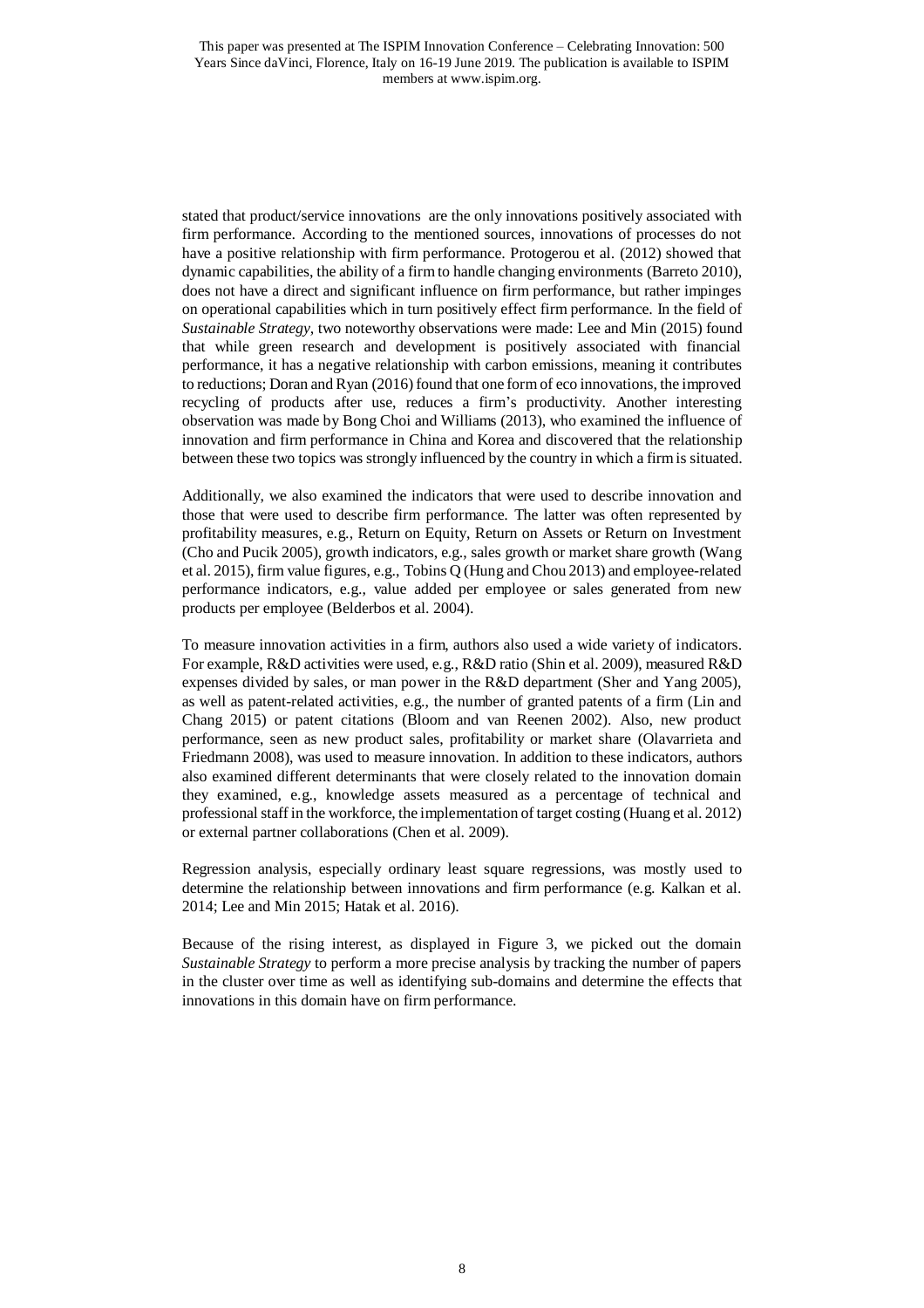

<span id="page-8-0"></span>**Figure 3:** Temporal Development Sustainable Strategy & Total Dataset

[Figure 3](#page-8-0) displays the total number of papers in the dataset as bars and the share of papers from the domain *Sustainability Strategy* as the line. Two main conclusions can be drawn from this chart. First, it shows the rising interest of research in the connection between innovation and firm performance as indicated by the number of papers which increased from 17 in 2000 to 462 in 2018. Second, it shows the growing importance of the domain *Sustainable Strategy*. While the associated cluster has a share of 6% in 2000 and 0% from 2001 until 2005, it raised to 11% in 2018.

Further, we examined the publications in this cluster and then divided them into five subdomains. In *[Table 2](#page-9-0)*, we show all identified sub-domains, including a paper that was identified as relevant for the associated sub-domain and a short overview on the effects on firm performance.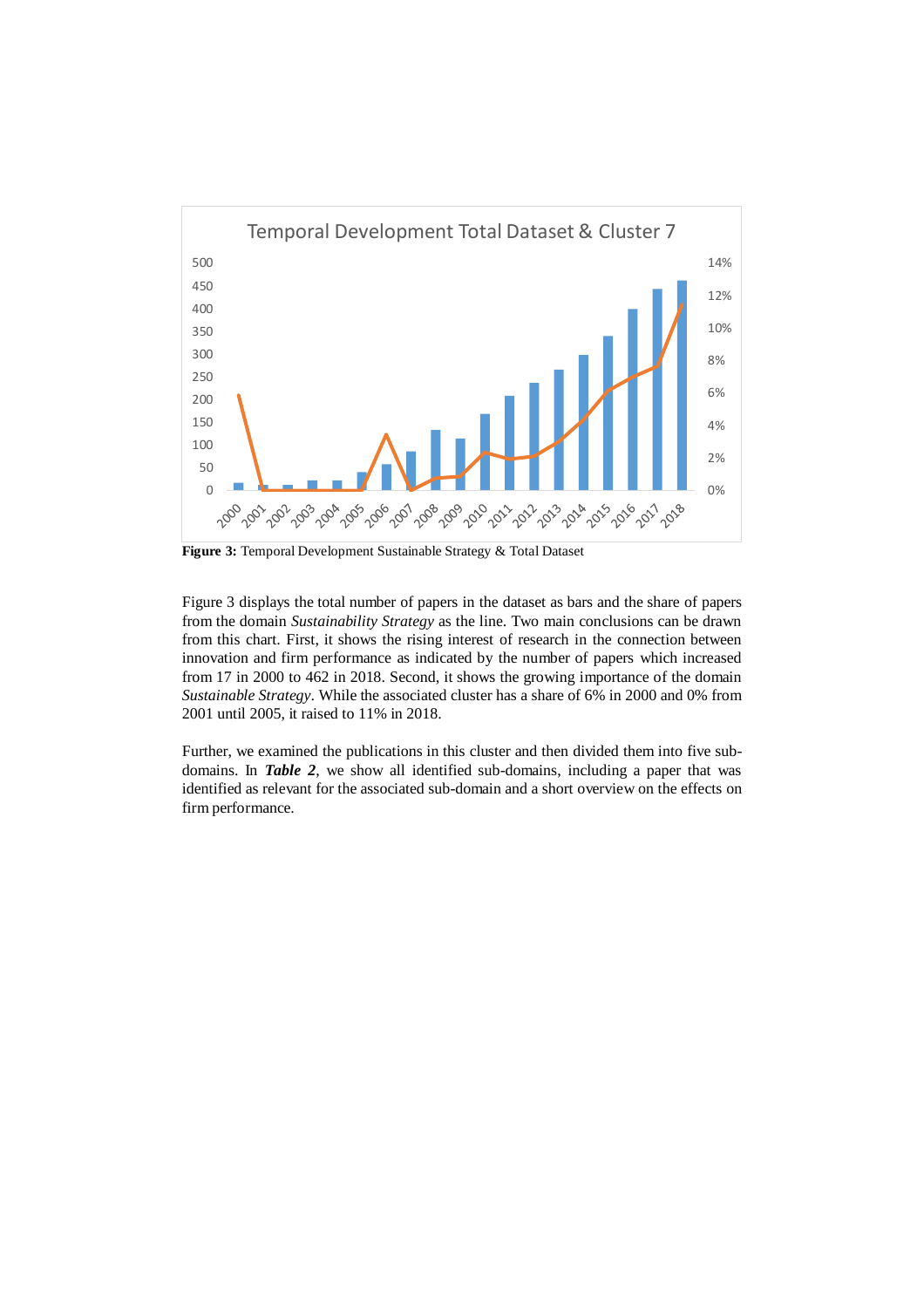#### This paper was presented at The ISPIM Innovation Conference – Celebrating Innovation: 500 Years Since daVinci, Florence, Italy on 16-19 June 2019. The publication is available to ISPIM members at www.ispim.org.

<span id="page-9-0"></span>

|  | Table 2: Sub-Domains Sustainable Strategy |  |
|--|-------------------------------------------|--|
|  |                                           |  |

| Sub-Domain                              | Relevant Paper                                                                                                                                                                                                     | <b>Observed Effects</b>                                                                                                                                         |
|-----------------------------------------|--------------------------------------------------------------------------------------------------------------------------------------------------------------------------------------------------------------------|-----------------------------------------------------------------------------------------------------------------------------------------------------------------|
| Green Product<br><i>Innovation</i>      | Market demand, green product<br>innovation, and firm performance:<br>evidence from Vietnam motorcycle<br>industry (Lin et al. 2013)                                                                                | Market demand has positive<br>effects on green product<br>innovation and firm<br>performance.                                                                   |
|                                         |                                                                                                                                                                                                                    | Green product innovation<br>performance has positive<br>effects on firm performance.                                                                            |
| Green Service<br><i>Innovation</i>      | <b>Enhancing Green Absorptive</b><br>Capacity, Green Dynamic Capacities<br>and Green Service Innovation to<br>Improve Firm Performance: An<br>Analysis of Structural Equation<br>Modeling (SEM) (Chen et al. 2015) | Green absorptive capacity<br>has positive effects on green<br>dynamic capacities, green<br>service innovation, and firm<br>performance.                         |
|                                         |                                                                                                                                                                                                                    | Green dynamic capacities<br>have positive effects on<br>green service innovation and<br>firm performance.                                                       |
|                                         |                                                                                                                                                                                                                    | Green service innovation has<br>positive effects on firm<br>performance                                                                                         |
| Green Supply Chain<br><i>Innovation</i> | The Influence of Green Supply Chain<br>Integration on Firm Performance: A<br>Contingency and Configuration<br>Perspective (Song et al. 2017)                                                                       | The interaction between<br>green internal integration<br>and green customer<br>integration has a positive<br>effect on operational and<br>financial performance |
|                                         |                                                                                                                                                                                                                    | The interaction between<br>green internal integration<br>and green supplier has a<br>negative effect on financial<br>performance.                               |
|                                         |                                                                                                                                                                                                                    | The interaction between<br>green customer integration<br>and green supplier<br>integration was positively<br>related to financial<br>performance                |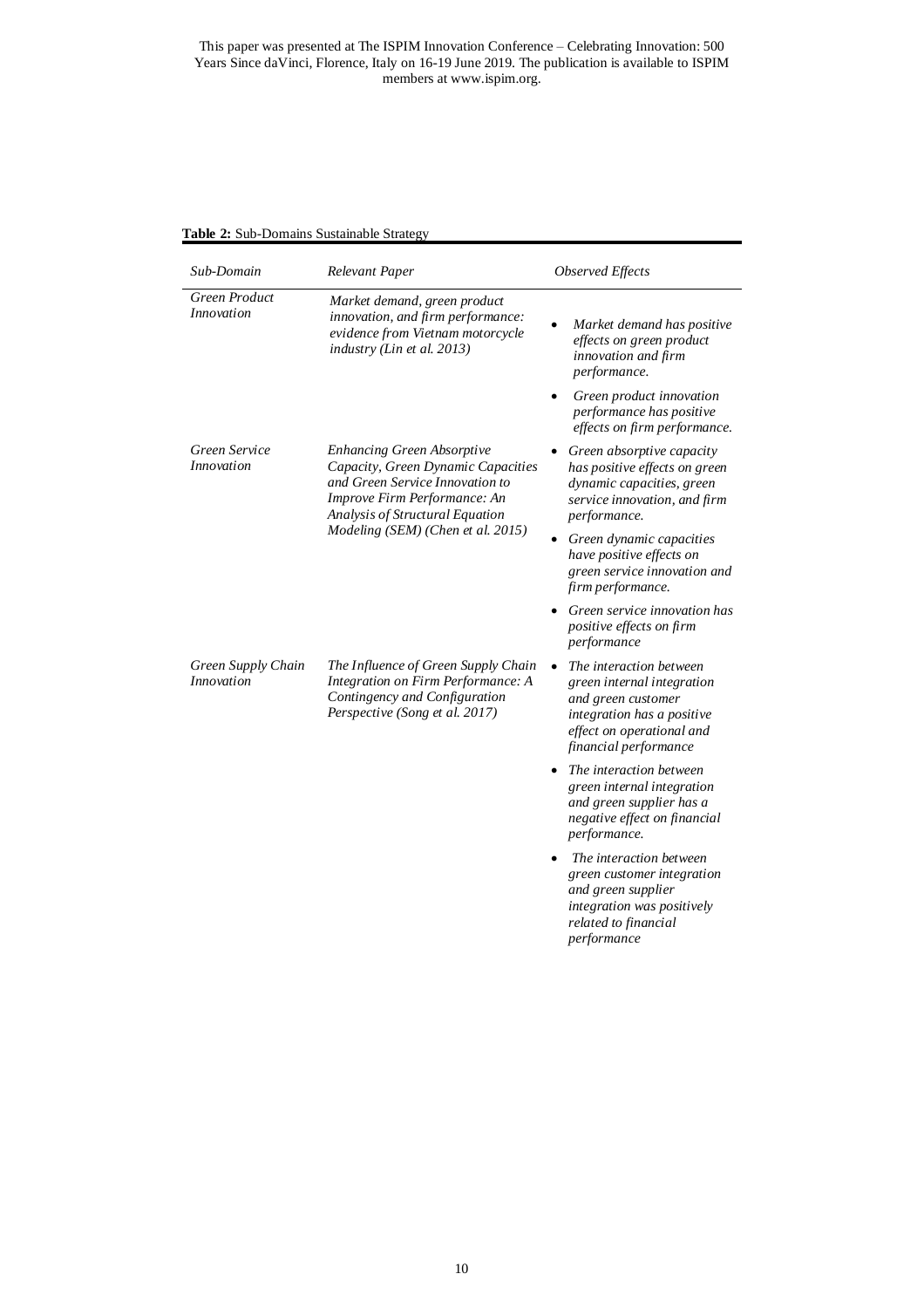| Regulatory-Driven<br>Environmental<br><i>Innovation</i> | The Impact of Regulation-Driven<br>Environmental Innovation on<br><b>Innovation Success and Firm</b><br>Performance (Rennings and Rammer<br>2011) | $\bullet$ | Sustainable mobility<br>regulations have positive<br>effects on mobility firms'<br>sales with market novelties<br>Regulations in the field of<br>water management lower<br>sales with market novelties. |
|---------------------------------------------------------|---------------------------------------------------------------------------------------------------------------------------------------------------|-----------|---------------------------------------------------------------------------------------------------------------------------------------------------------------------------------------------------------|
|                                                         |                                                                                                                                                   |           | New processes implemented<br>in order to comply with<br>environmental regulation<br>requirements lead to a lower<br>profitability.                                                                      |
|                                                         |                                                                                                                                                   |           | Innovations triggered by<br>regulations on recycling and<br>waste management as well<br>as on resource efficiency<br>lead to higher profit<br>margins.                                                  |
| Green R&D<br><i>Investments</i>                         | Green R&D for eco-innovation and<br>its impact on carbon emissions and<br>firm performance (Lee and Min<br>2015)                                  |           | Green research and<br>development have a negative<br>effect on carbon emissions                                                                                                                         |
|                                                         |                                                                                                                                                   |           | Green research and<br>development are positively<br>related to financial<br>performance at the firm level                                                                                               |

#### **6 Discussion:**

The bibliometric analysis structured the vague field of innovation domains of firm performance, as seen in [Table 1.](#page-4-0) We identified 28 domains, based on 28 Research Fronts that came up in a bibliometric analysis, ordered them according to their importance in the scientific community and identified papers that establish connections between the identified domains: innovation and firm performance. We see an innovation domain as a field in which innovations with influence on firm performance emerge. All domains are also displayed in [Figure 4.](#page-11-0) As pointed out in Section 5, most domains have a positive influence on firm performance, only observations related to elements of the domains *Patents* (Artz et al. 2010) and *Sustainable Strategy* (Doran and Ryan 2016) were found to have a negative influence on firm performance. The research was especially focused on *Business model* (416 publications), *Absorptive Capacity* (301) and *Market Orientation*  (199). Domains that lack importance in the scientific community are *Corporate Flexibility*, *Leadership* and *Quality Management*. The indicators used to determine the relationship between innovation and firm performance were mostly basic profitability measures, such as Return on Assets or Return on Interest, while indicators to measure innovation were mostly related to process outcomes, patents or employee-based figures. We identified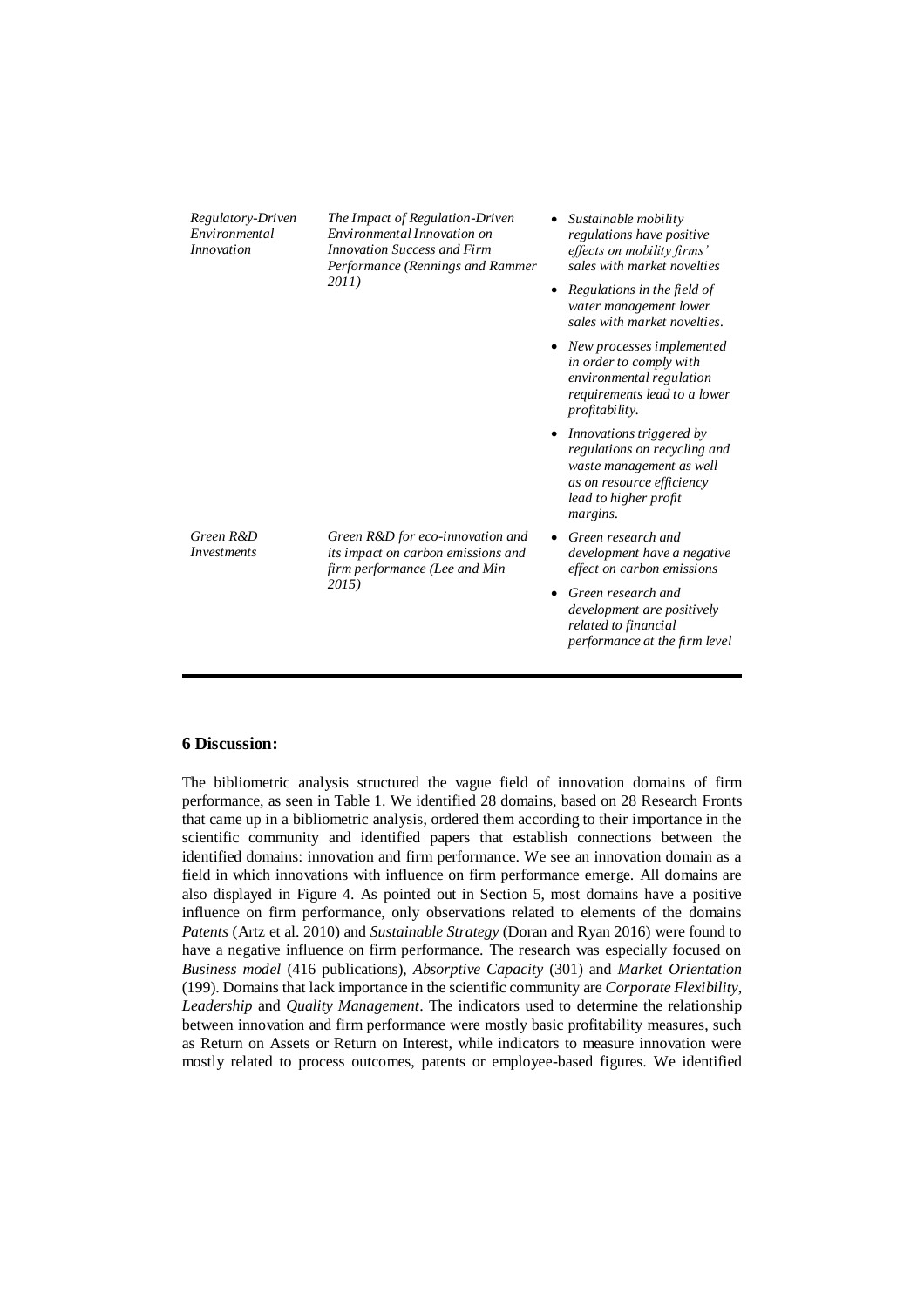

regression analysis as the main method to examine the relationship between innovation and firm performance.

<span id="page-11-0"></span>**Figure 4:** Innovation Domains of Firm Performance. Own representation

### **7 Practical implications & Limitations:**

The relationship between innovation and firm performance is widely examined, but research is divided into small niches. Academics have explored the influence of single domains on firm performance but have not given a clear overview of what domains influence firm performance in terms of innovation. In Figure 4, we provided a structured overview showing 28 different innovation domains of firm performance, which is helpful for practitioners in many ways. First, it illustrates which topics are important in terms of innovation and firm performance and shows that, besides a few exceptions, most have a positive influence. With this, managers can now examine their own company and discover which domains are already considered and which ones are not or are unfit for their firm. They can also take the indicators that were used to draw connections and use them to measure their own innovation inputs and outputs.

In academia, the outline can be used as a framework for further research in the precise effects of the different domains of firm performance. We provided a clear list that illustrates the most important topics researched in connection with innovation and firm performance and put them in order according to scientific interest. Additionally, we showed which methods are being used to research the connection between the different domains and firm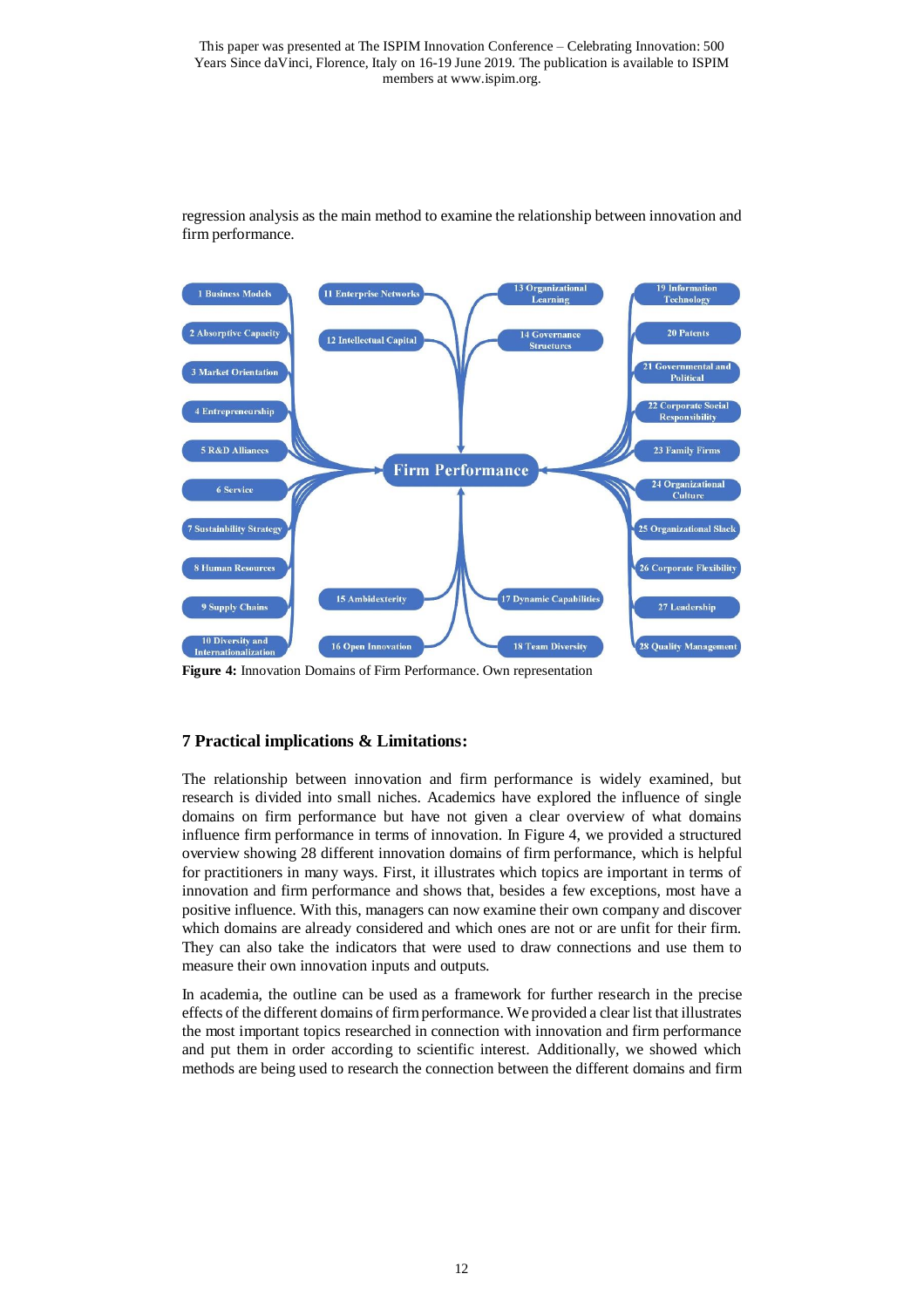performance. Researchers can now either use these methods for their own research or use the list to identify gaps and apply new and innovative methods.

Two main problems can be drawn from the limitations of the dataset. First, the search string resulted in papers that contain the terms "innovation" and "firm performance" in their titles, abstracts or keywords, which does not necessarily mean that they were examining the relationship between these two entities. Further, many papers were about other topics and only loosely related to our research questions. Second, the database is not comprehensive; there are still publications that do not appear in the Web of Science database.

#### **8 References**

Artz, Kendall W.; Norman, Patricia M.; Hatfield, Donald E.; Cardinal, Laura B. (2010): A Longitudinal Study of the Impact of R&D, Patents, and Product Innovation on Firm Performance. In *Journal of Product Innovation Management* 27 (5), pp. 725–740. DOI: 10.1111/j.1540-5885.2010.00747.x.

Ashrafi, Amir; Zare Ravasan, Ahad (2018): How market orientation contributes to innovation and market performance: the roles of business analytics and flexible IT infrastructure. In *Jnl of Bus & Indus Marketing* 33 (7), pp. 970–983. DOI: 10.1108/JBIM-05-2017-0109.

Atalay, Murat; Anafarta, Nilgün; Sarvan, Fulya (2013): The Relationship between Innovation and Firm Performance: An Empirical Evidence from Turkish Automotive Supplier Industry. In *Procedia - Social and Behavioral Sciences* 75, pp. 226–235. DOI: 10.1016/j.sbspro.2013.04.026.

Awe, Olajumoke A.; Kulangara, Nisha; Henderson, Demetria F. (2018): Outsourcing and firm performance: a meta-analysis. In *Journal of Strategy and Mgt* 11 (3), pp. 371–386. DOI: 10.1108/JSMA-03-2017-0019.

Barreto, Ilídio (2010): Dynamic Capabilities: A Review of Past Research and an Agenda for the Future. In *Journal of Management* 36 (1), pp. 256–280. DOI: 10.1177/0149206309350776.

Belderbos, René; Carree, Martin; Lokshin, Boris (2004): Cooperative R&D and firm performance. In *Research Policy* 33 (10), pp. 1477–1492. DOI: 10.1016/j.respol.2004.07.003.

Bellis, Nicola de (2009): Bibliometrics and citation analysis. From the Science citation index to cybermetrics. Lanham, Md: Scarecrow Press. Available online at http://search.ebscohost.com/login.aspx?direct=true&scope=site&db=nlebk&db=nlabk&A N=273366.

Bloom, Nicholas; van Reenen, John (2002): Patents, Real Options and Firm Performance. In *The Economic Journal* 112 (478), C97-C116. DOI: 10.1111/1468-0297.00022.

Bolívar-Ramos, María Teresa; García-Morales, Víctor J.; García-Sánchez, Encarnación (2012): Technological distinctive competencies and organizational learning: Effects on organizational innovation to improve firm performance. In *Journal of Engineering and Technology Management* 29 (3), pp. 331–357. DOI: 10.1016/j.jengtecman.2012.03.006. Bong Choi, Suk; Williams, Christopher (2013): Innovation and firm performance in Korea and China: a cross-context test of mainstream theories. In *Technology Analysis & Strategic Management* 25 (4), pp. 423–444. DOI: 10.1080/09537325.2013.774346.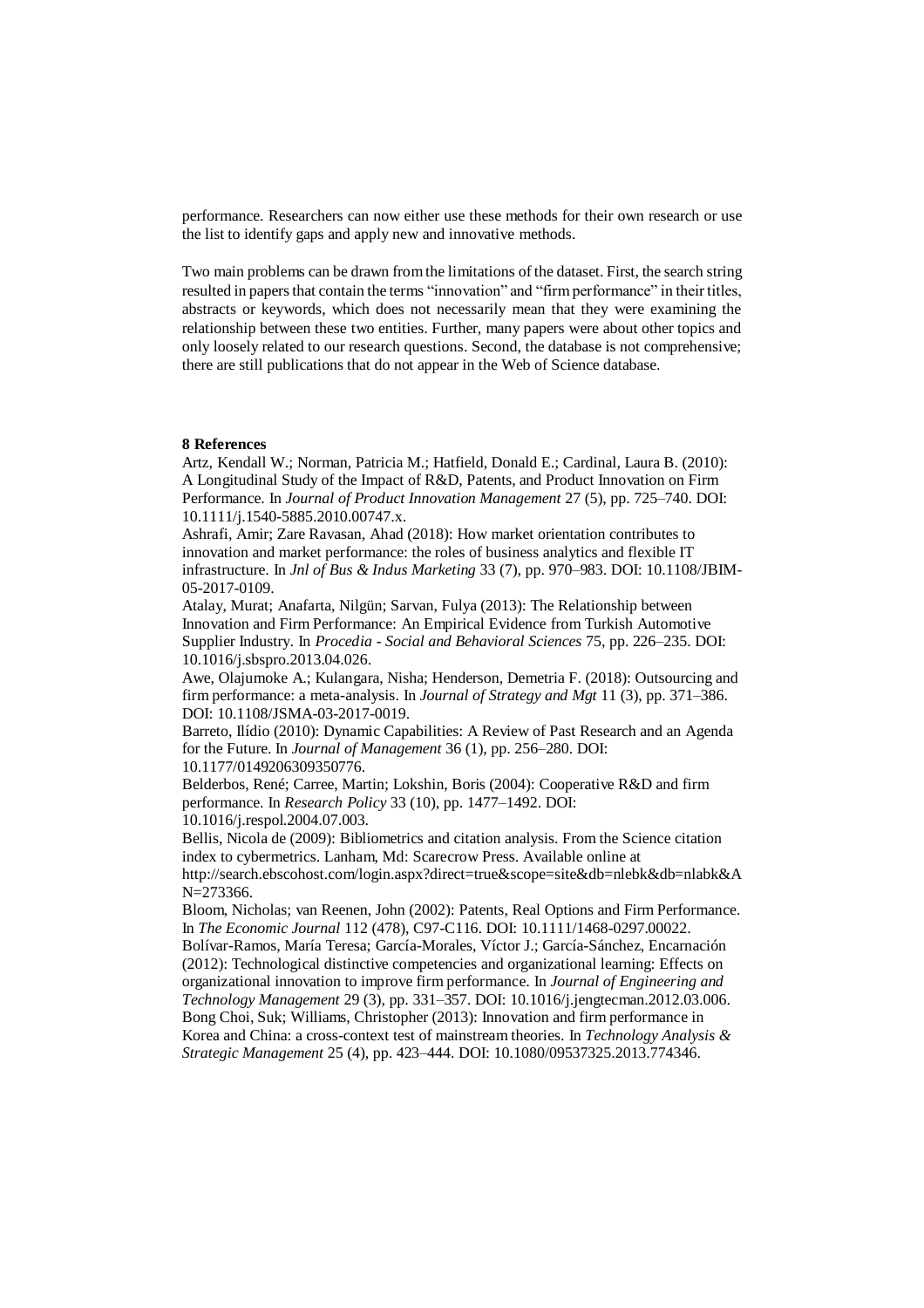Bossle, Marilia Bonzanini; Dutra de Barcellos, Marcia; Vieira, Luciana Marques; Sauvée, Loïc (2016): The drivers for adoption of eco-innovation. In *Journal of Cleaner Production* 113, pp. 861–872. DOI: 10.1016/j.jclepro.2015.11.033.

Brötz, Fabian Meyer; Stelzer, Birgit; Schiebel, Edgar; Brecht, Leo (2018): Mapping the technology and innovation management literature using hybrid bibliometric networks. In *IJTM* 77 (4), p. 235. DOI: 10.1504/IJTM.2018.092973.

Chang, Heng-Yu; Lee, Amber Yun-Ping (2016): The relationship between business diversification and productivity: considering the impact of process innovation at different corporate life cycles. In *Technology Analysis & Strategic Management* 28 (7), pp. 827– 840. DOI: 10.1080/09537325.2016.1158405.

Chen, Ja-Shen; Tsou, Hung Tai; Huang, Astrid Ya-Hui (2009): Service Delivery Innovation. In *Journal of Service Research* 12 (1), pp. 36–55. DOI: 10.1177/1094670509338619.

Chen, Jie; Leung, Woon Sau; Evans, Kevin P. (2018): Female board representation, corporate innovation and firm performance. In *Journal of Empirical Finance* 48, pp. 236–254. DOI: 10.1016/j.jempfin.2018.07.003.

Chen, Yu-Shan; Lin, Yu-Hsien; Lin, Ching-Ying; Chang, Chih-Wei (2015): Enhancing Green Absorptive Capacity, Green Dynamic Capacities and Green Service Innovation to Improve Firm Performance: An Analysis of Structural Equation Modeling (SEM). In *Sustainability* 7 (11), pp. 15674–15692. DOI: 10.3390/su71115674.

Cho, Hee-Jae; Pucik, Vladimir (2005): Relationship between innovativeness, quality, growth, profitability, and market value. In *Strat. Mgmt. J.* 26 (6), pp. 555–575. DOI: 10.1002/smj.461.

Clercq, Dirk de; Thongpapanl, Narongsak; Dimov, Dimo (2011): The Moderating Role of Organizational Context on the Relationship Between Innovation and Firm Performance. In *IEEE Trans. Eng. Manage.* 58 (3), pp. 431–444. DOI: 10.1109/TEM.2010.2048911.

Costa, Cláudia; Lages, Luis Filipe; Hortinha, Paula (2015): The bright and dark side of CSR in export markets: Its impact on innovation and performance. In *International Business Review* 24 (5), pp. 749–757. DOI: 10.1016/j.ibusrev.2015.01.008.

Djaja, Irwan; Arief, Mts. (2015): The Impact of Dynamic Information Technology Capability and Strategic Agility on Business Model Innovation and Firm Performance on ICT Firms. In *adv sci lett* 21 (5), pp. 1225–1229. DOI: 10.1166/asl.2015.6105.

Doran, Justin; Ryan, Geraldine (2016): The Importance of the Diverse Drivers and Types of Environmental Innovation for Firm Performance. In *Bus. Strat. Env.* 25 (2), pp. 102– 119. DOI: 10.1002/bse.1860.

García-Granero, Eva M.; Piedra-Muñoz, Laura; Galdeano-Gómez, Emilio (2018): Ecoinnovation measurement: A review of firm performance indicators. In *Journal of Cleaner Production* 191, pp. 304–317. DOI: 10.1016/j.jclepro.2018.04.215.

Giniuniene, Jurgita; Jurksiene, Lolita (2015): Dynamic Capabilities, Innovation and Organizational Learning: Interrelations and Impact on Firm Performance. In *Procedia - Social and Behavioral Sciences* 213, pp. 985–991. DOI: 10.1016/j.sbspro.2015.11.515. Gunday, Gurhan; Ulusoy, Gunduz; Kilic, Kemal; Alpkan, Lutfihak (2011): Effects of innovation types on firm performance. In *International Journal of Production Economics*  133 (2), pp. 662–676. DOI: 10.1016/j.ijpe.2011.05.014.

Hamelink, Martijn; Opdenakker, Raymond (2019): How business model innovation affects firm performance in the energy storage market. In *Renewable Energy* 131, pp. 120–127. DOI: 10.1016/j.renene.2018.07.051.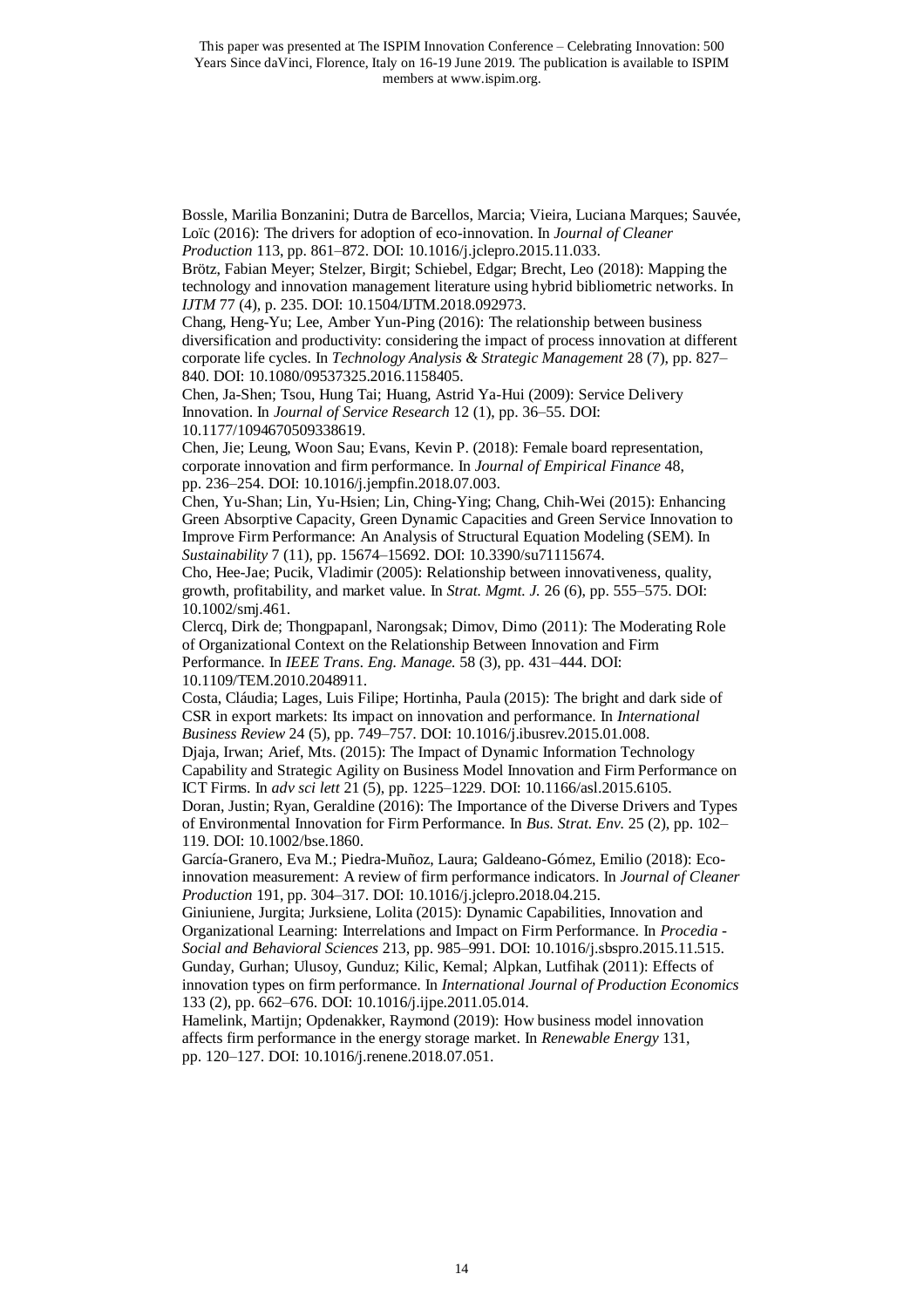Hashi, Iraj; Stojčić, Nebojša (2013): The impact of innovation activities on firm performance using a multi-stage model: Evidence from the Community Innovation Survey 4. In *Research Policy* 42 (2), pp. 353–366. DOI: 10.1016/j.respol.2012.09.011. Hatak, Isabella; Kautonen, Teemu; Fink, Matthias; Kansikas, Juha (2016): Innovativeness and family-firm performance: The moderating effect of family commitment. In *Technological Forecasting and Social Change* 102, pp. 120–131. DOI: 10.1016/j.techfore.2015.02.020.

Hernandez-Espallardo, Miguel; Osorio-Tinoco, Fabian; Rodriguez-Orejuela, Augusto (2018): Improving firm performance through inter-organizational collaborative innovations. In *Management Decision* 56 (6), pp. 1167–1182. DOI: 10.1108/MD-02- 2017-0151.

Hogan, Suellen J.; Coote, Leonard v. (2014): Organizational culture, innovation, and performance: A test of Schein's model. In *Journal of Business Research* 67 (8), pp. 1609– 1621. DOI: 10.1016/j.jbusres.2013.09.007.

Huang, Hao-Chen; Lai, Mei-Chi; Kao, Meng-Chun; Chen, Yi-Chun (2012): Target Costing, Business Model Innovation, and Firm Performance: An Empirical Analysis of Chinese Firms. In *Can J Adm Sci* 29 (4), pp. 322–335. DOI: 10.1002/cjas.1229. Hung, Kuang-Peng; Chou, Christine (2013): The impact of open innovation on firm performance: The moderating effects of internal R&D and environmental turbulence. In *Technovation* 33 (10-11), pp. 368–380. DOI: 10.1016/j.technovation.2013.06.006. Jin, Zhenji; Shang, Yue; Xu, Jian (2018): The Impact of Government Subsidies on Private R&D and Firm Performance: Does Ownership Matter in China's Manufacturing Industry? In *Sustainability* 10 (7), p. 2205. DOI: 10.3390/su10072205.

Kalkan, Adnan; Bozkurt, Özlem Çetinkaya; Arman, Mutlu (2014): The Impacts of Intellectual Capital, Innovation and Organizational Strategy on Firm Performance. In *Procedia - Social and Behavioral Sciences* 150, pp. 700–707. DOI: 10.1016/j.sbspro.2014.09.025.

Kauffeldt, Julian; Brecht, Leo; Schallmo, Daniel; Welz, Kirill (2012): easuring Innovation Capability in German ICT-companies by using DEA-Models. In *Proceedings of the 5th ISPIM Innovation Symposium: "Stimulating Innovation: Challenges for Management, Science & Technology*

Khan, Bilal Ahmad; Naeem, Hummayoun (2016): Measuring the impact of soft and hard quality practices on service innovation and organisational performance. In *Total Quality Management & Business Excellence* 29 (11-12), pp. 1402–1426. DOI: 10.1080/14783363.2016.1263543.

Kim, Hana; Kim, Eungdo (2018): How an Open Innovation Strategy for Commercialization Affects the Firm Performance of Korean Healthcare IT SMEs. In *Sustainability* 10 (7), p. 2476. DOI: 10.3390/su10072476.

Kocak, Akin; Carsrud, Alan; Oflazoglu, Sonyel (2017): Market, entrepreneurial, and technology orientations: impact on innovation and firm performance. In *Management Decision* 55 (2), pp. 248–270. DOI: 10.1108/MD-04-2015-0146.

Koellinger, Philipp (2008): The relationship between technology, innovation, and firm performance—Empirical evidence from e-business in Europe. In *Research Policy* 37 (8), pp. 1317–1328. DOI: 10.1016/j.respol.2008.04.024.

Lee, Ki-Hoon; Min, Byung (2015): Green R&D for eco-innovation and its impact on carbon emissions and firm performance. In *Journal of Cleaner Production* 108, pp. 534– 542. DOI: 10.1016/j.jclepro.2015.05.114.

Li, Yuqiong; He, Cunyu; Zhao, Dongmei (2014): An Empirical Research on the Influence of Strategic Flexibility and Information Synergy on Nuclear Power Affiliated Enterprise's Innovation Performance. In. 2014 International Conference on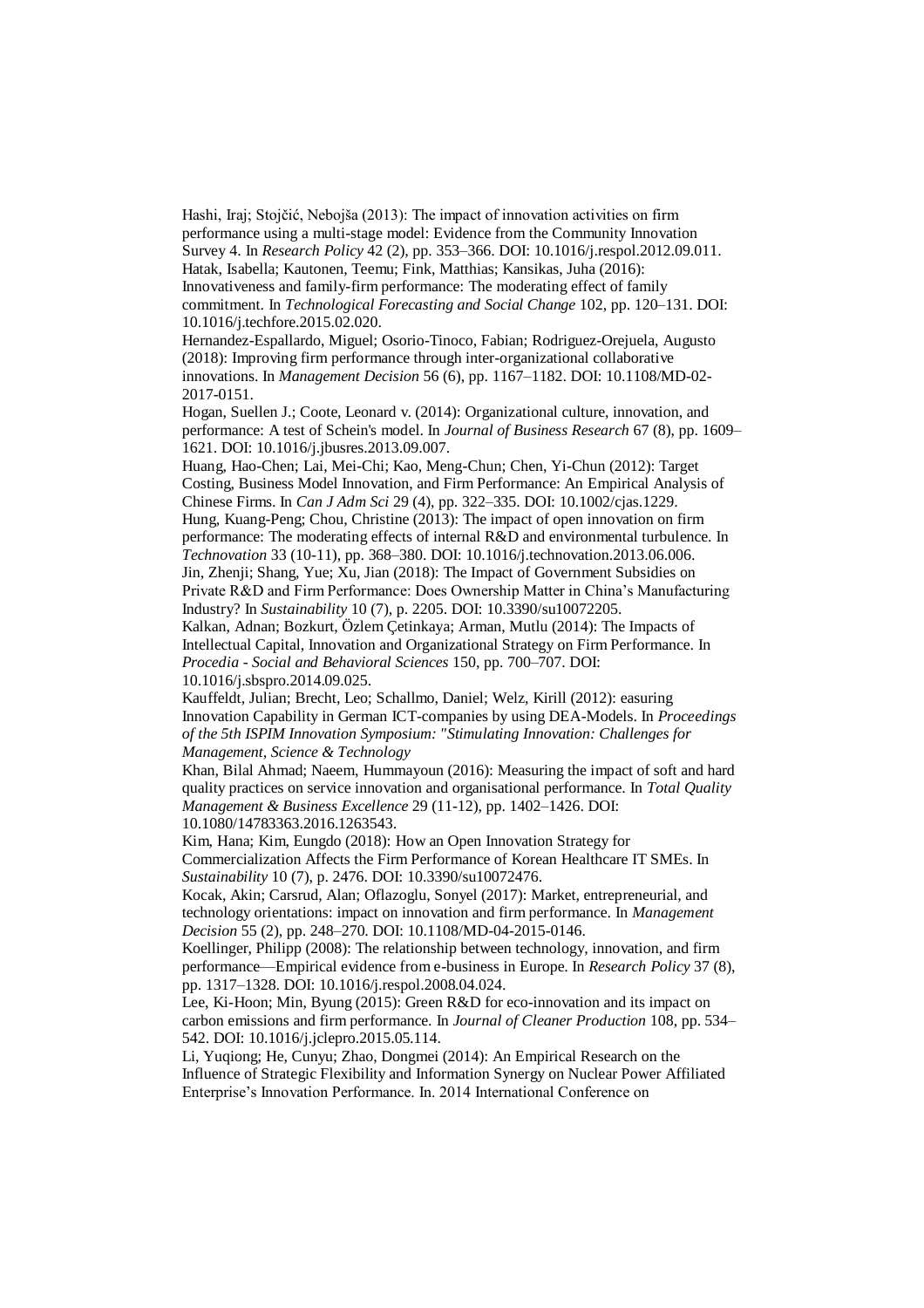Mechatronics, Control and Electronic Engineering (MCE-14): Atlantis Press. Available online at https://download.atlantis-press.com/article/14152.pdf.

Lim, Jeen-Su; Darley, William K.; Marion, David (2017): Market orientation, innovation commercialization capability and firm performance relationships: the moderating role of supply chain influence. In *Jnl of Bus & Indus Marketing* 32 (7), pp. 913–924. DOI: 10.1108/JBIM-10-2016-0238.

Lin, Chinho; Chang, Chia-Chi (2015): A patent-based study of the relationships among technological portfolio, ambidextrous innovation, and firm performance. In *Technology Analysis & Strategic Management* 27 (10), pp. 1193–1211. DOI: 10.1080/09537325.2015.1061119.

Lin, Ru-Jen; Tan, Kim-Hua; Geng, Yong (2013): Market demand, green product innovation, and firm performance: evidence from Vietnam motorcycle industry. In *Journal of Cleaner Production* 40, pp. 101–107. DOI: 10.1016/j.jclepro.2012.01.001. Martin, Kelly D.; Borah, Abhishek; Palmatier, Robert W. (2017): Data Privacy: Effects on Customer and Firm Performance. In *Journal of Marketing* 81 (1), pp. 36–58. DOI: 10.1509/jm.15.0497.

Marzi, Giacomo; Dabić, Marina; Daim, Tugrul; Garces, Edwin (2017): Product and process innovation in manufacturing firms: a 30-year bibliometric analysis. In *Scientometrics* 113 (2), pp. 673–704. DOI: 10.1007/s11192-017-2500-1.

McDowell, William C.; Peake, Whitney O.; Coder, LeAnne; Harris, Michael L. (2018): Building small firm performance through intellectual capital development: Exploring innovation as the "black box". In *Journal of Business Research* 88, pp. 321–327. DOI: 10.1016/j.jbusres.2018.01.025.

Meyer-Brötz, Fabian; Schiebel, Edgar; Brecht, Leo (2017): Experimental evaluation of parameter settings in calculation of hybrid similarities: effects of first- and second-order similarity, edge cutting, and weighting factors. In *Scientometrics* 111 (3), pp. 1307–1325. DOI: 10.1007/s11192-017-2366-2.

Miller, C. Chet; Cardinal, Laura B. (1994): Strategic Planning and Firm Performance: A Synthesis of More Than Two Decades of Research. In *AMJ* 37 (6), pp. 1649–1665. DOI: 10.5465/256804.

Najafi-Tavani, Saeed; Najafi-Tavani, Zhaleh; Naudé, Peter; Oghazi, Pejvak; Zeynaloo, Elham (2018): How collaborative innovation networks affect new product performance: Product innovation capability, process innovation capability, and absorptive capacity. In *Industrial Marketing Management* 73, pp. 193–205. DOI:

10.1016/j.indmarman.2018.02.009.

Olavarrieta, Sergio; Friedmann, Roberto (2008): Market orientation, knowledge-related resources and firm performance. In *Journal of Business Research* 61 (6), pp. 623–630. DOI: 10.1016/j.jbusres.2007.06.037.

Pertusa-Ortega, Eva M.; Molina-Azorín, José F. (2018): A joint analysis of determinants and performance consequences of ambidexterity. In *BRQ Business Research Quarterly*  21 (2), pp. 84–98. DOI: 10.1016/j.brq.2018.03.001.

Poon, Jessie P.H.; Kedron, Peter; Bagchi-Sen, Sharmistha (2013): Do foreign subsidiaries innovate and perform better in a cluster? A spatial analysis of Japanese subsidiaries in the US. In *Applied Geography* 44, pp. 33–42. DOI: 10.1016/j.apgeog.2013.07.007.

Protogerou, A.; Caloghirou, Y.; Lioukas, S. (2012): Dynamic capabilities and their indirect impact on firm performance. In *Industrial and Corporate Change* 21 (3), pp. 615–647. DOI: 10.1093/icc/dtr049.

Rennings, Klaus; Rammer, Christian (2011): The Impact of Regulation-Driven Environmental Innovation on Innovation Success and Firm Performance. In *Industry and Innovation* 18 (3), pp. 255–283. DOI: 10.1080/13662716.2011.561027.